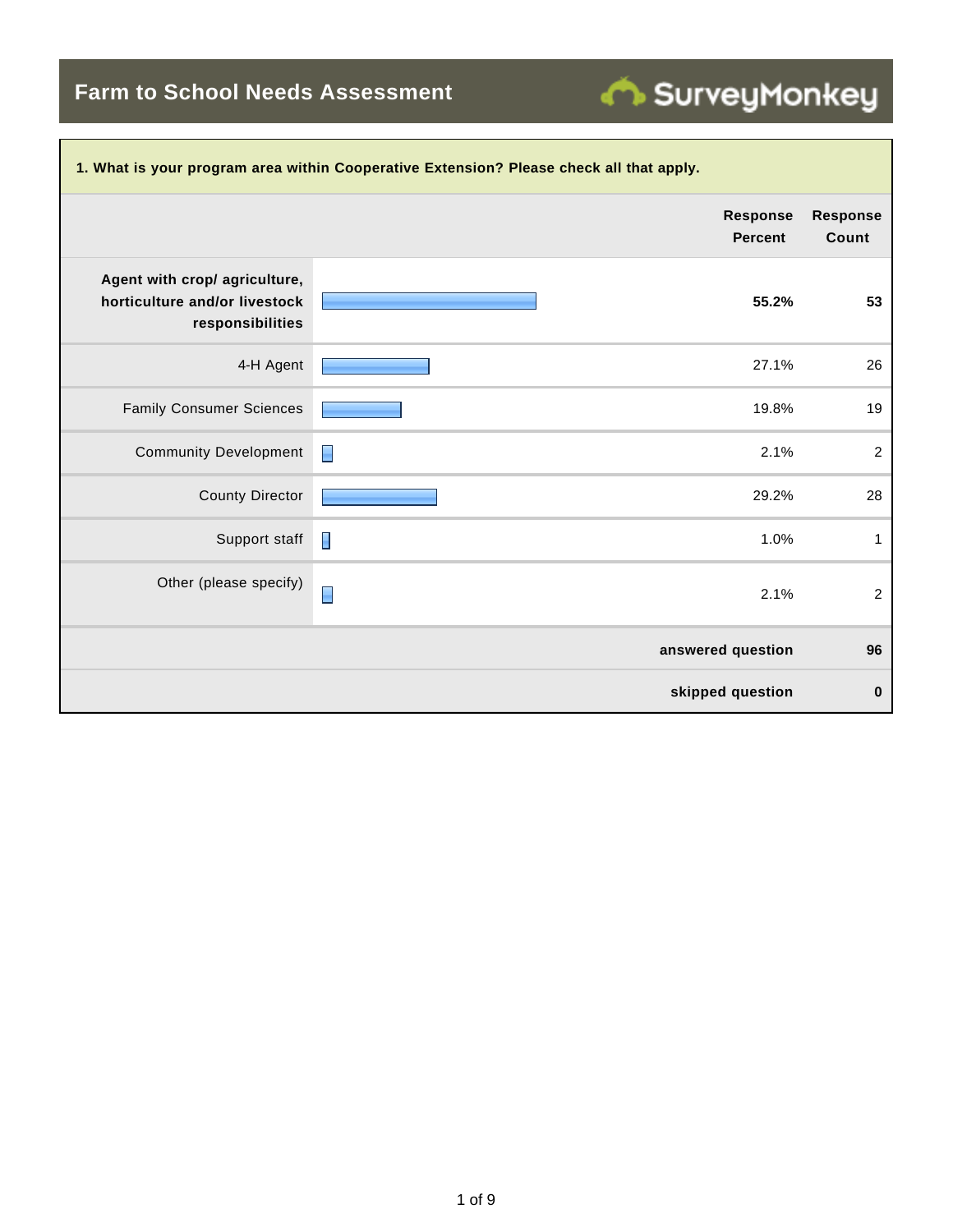| 2. If you are currently involved in a Farm to School program or initiative, please check all that apply. |                                   |                          |  |  |
|----------------------------------------------------------------------------------------------------------|-----------------------------------|--------------------------|--|--|
|                                                                                                          | <b>Response</b><br><b>Percent</b> | <b>Response</b><br>Count |  |  |
| <b>Local Food Coordination</b>                                                                           | 10.0%                             | $\overline{4}$           |  |  |
| <b>School Garden/ Community</b><br><b>Garden Program</b>                                                 | 42.5%                             | 17                       |  |  |
| Farm Field Trips                                                                                         | 30.0%                             | 12                       |  |  |
| Cooking/tastings with local food in<br>schools                                                           | 12.5%                             | 5                        |  |  |
| Procurement for schools                                                                                  | 2.5%<br>H                         | $\mathbf{1}$             |  |  |
| Market opportunities for farmers                                                                         | 30.0%                             | 12                       |  |  |
| Training and technical assistance<br>for farmers                                                         | 25.0%                             | 10                       |  |  |
| Training and technical assistance<br>for schools                                                         | 12.5%                             | $\sqrt{5}$               |  |  |
| Economic resource development                                                                            | 2.5%<br>П                         | $\mathbf{1}$             |  |  |
| Other (please specify)                                                                                   | 27.5%                             | 11                       |  |  |
|                                                                                                          | answered question                 | 40                       |  |  |
|                                                                                                          | skipped question                  | 56                       |  |  |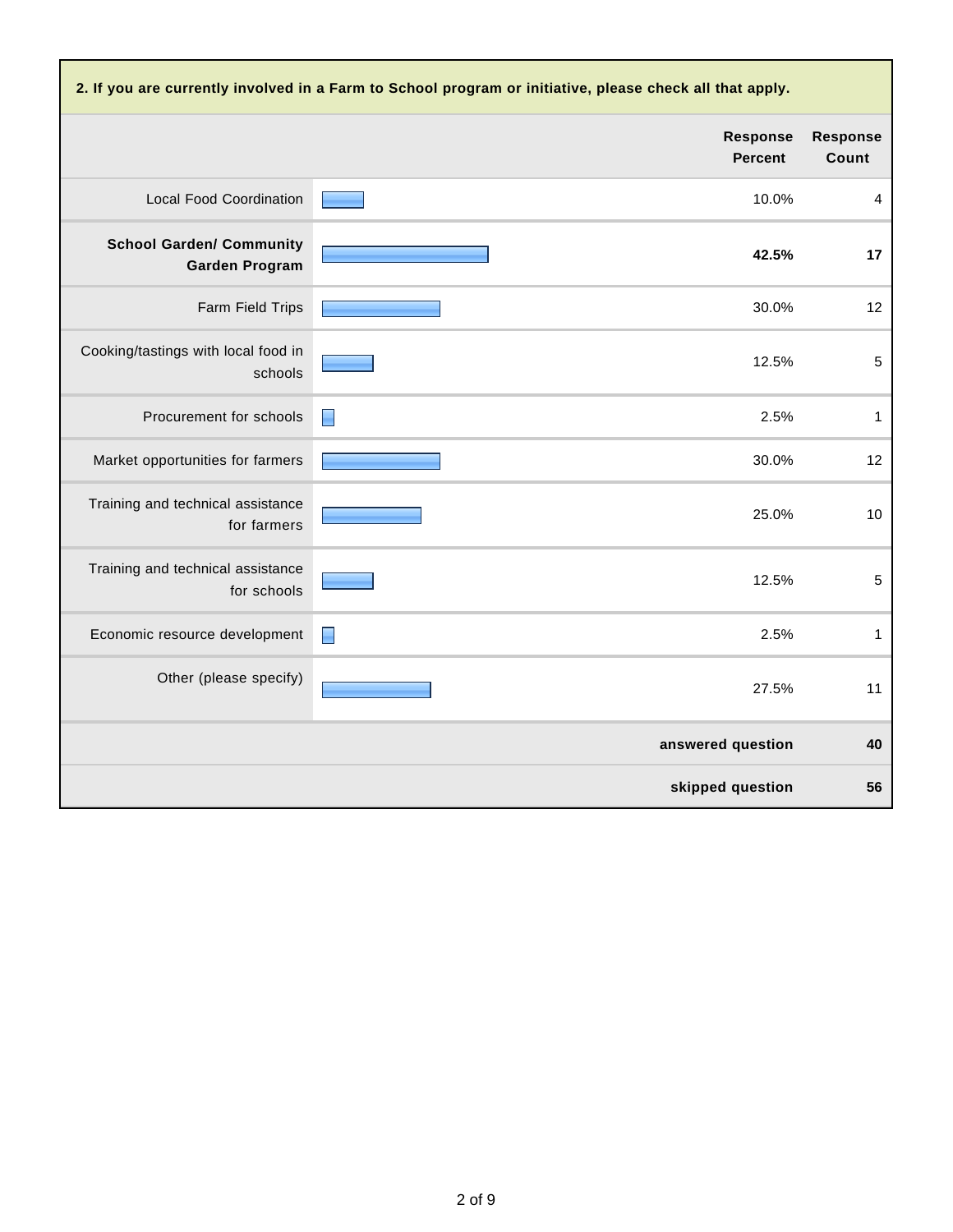| 3. Please rate the following.                                                                                |               |               |               |             |             |             |                   |                          |
|--------------------------------------------------------------------------------------------------------------|---------------|---------------|---------------|-------------|-------------|-------------|-------------------|--------------------------|
|                                                                                                              | High          | Med.<br>High  | <b>Medium</b> | Med.<br>Low | Low         | N/A         | Rating<br>Average | <b>Response</b><br>Count |
| In your opinion, how important is it<br>to have a successful Farm to<br>School Program in your<br>community? | 21.1%<br>(20) | 26.3%<br>(25) | 32.6%<br>(31) | 7.4%<br>(7) | 7.4%<br>(7) | 5.3%<br>(5) | 3.49              | 95                       |
|                                                                                                              |               |               |               |             |             |             | Any comments?     | 18                       |
|                                                                                                              |               |               |               |             |             |             | answered question | 95                       |
|                                                                                                              |               |               |               |             |             |             | skipped question  | 1                        |

|     | 4. Do you think Farm to School is a potentially profitable market for farmers? |                   |
|-----|--------------------------------------------------------------------------------|-------------------|
|     | <b>Response</b><br>Percent                                                     | Response<br>Count |
| Yes | 68.1%                                                                          | 64                |
| No  | 11.7%                                                                          | 11                |
| N/A | 20.2%                                                                          | 19                |
|     | Any comments?                                                                  | 12                |
|     | answered question                                                              | 94                |
|     | skipped question                                                               | $\overline{2}$    |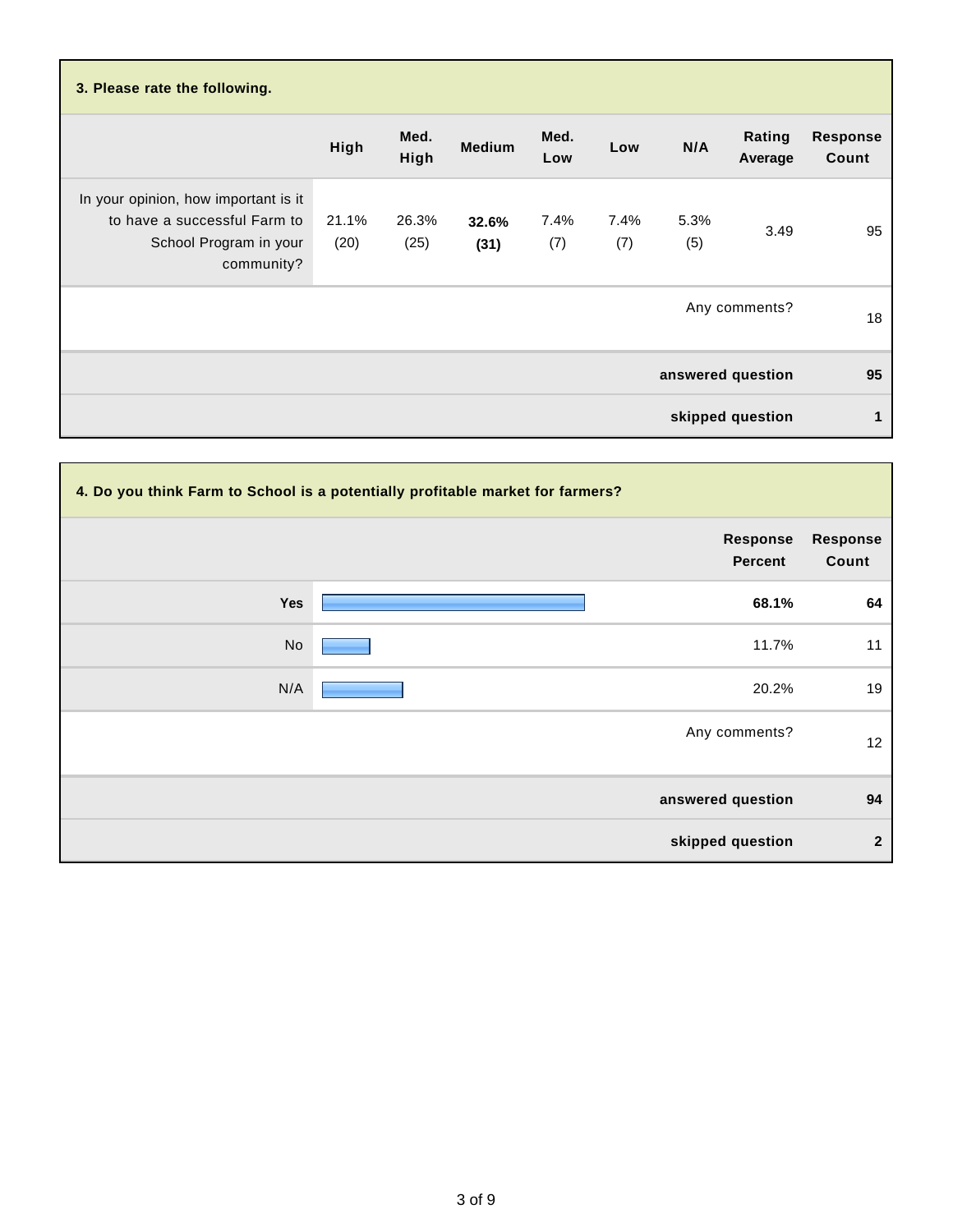**5. Please rate the degree of positive impact you think the following efforts would have on increasing participation in Farm to School.**

|                                                                       | High          | Med.<br>High  | <b>Medium</b> | Med.<br>Low | Low         | N/A         | Rating<br>Average                  | <b>Response</b><br>Count |
|-----------------------------------------------------------------------|---------------|---------------|---------------|-------------|-------------|-------------|------------------------------------|--------------------------|
| Training and technical assistance<br>for farmers                      | 32.3%<br>(30) | 31.2%<br>(29) | 18.3%<br>(17) | 7.5%<br>(7) | 5.4%<br>(5) | 5.4%<br>(5) | 3.82                               | 93                       |
| Training and technical assistance<br>for school child nutrition staff | 41.8%<br>(38) | 28.6%<br>(26) | 14.3%<br>(13) | 5.5%<br>(5) | 4.4%<br>(4) | 5.5%<br>(5) | 4.03                               | 91                       |
| Training and technical assistance<br>for teachers                     | 30.0%<br>(27) | 32.2%<br>(29) | 20.0%<br>(18) | 7.8%<br>(7) | 5.6%<br>(5) | 4.4%<br>(4) | 3.77                               | 90                       |
| Educational resources/curriculum<br>connections                       | 41.8%<br>(38) | 25.3%<br>(23) | 19.8%<br>(18) | 6.6%<br>(6) | 3.3%<br>(3) | 3.3%<br>(3) | 3.99                               | 91                       |
|                                                                       |               |               |               |             |             |             | Any other suggestions or comments? | 6                        |
|                                                                       |               |               |               |             |             |             | answered question                  | 93                       |
|                                                                       |               |               |               |             |             |             | skipped question                   | 3                        |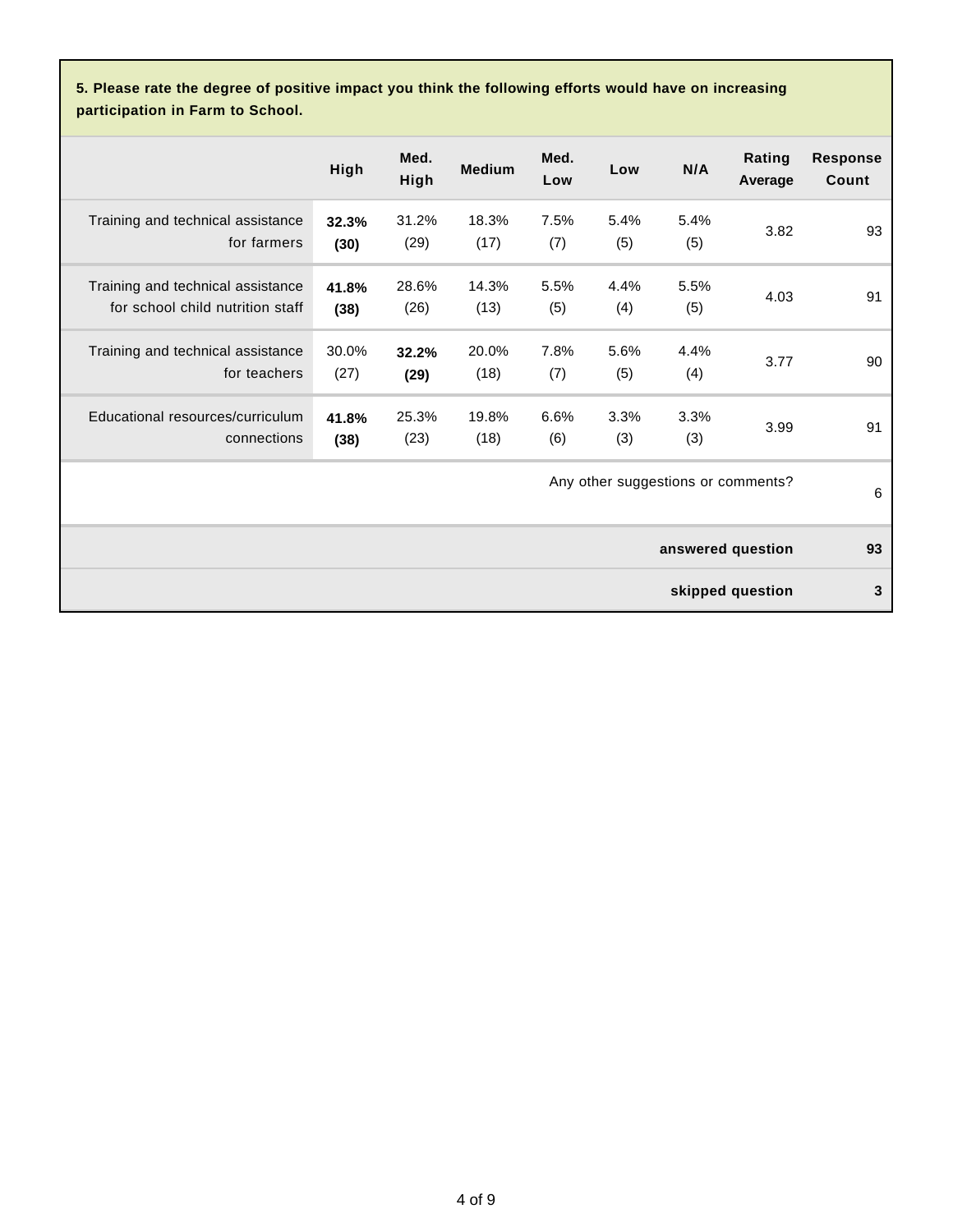| 6. What are the barriers to your involvement in Farm to School? Check all that apply.                                                 |                                   |                          |  |  |
|---------------------------------------------------------------------------------------------------------------------------------------|-----------------------------------|--------------------------|--|--|
|                                                                                                                                       | <b>Response</b><br><b>Percent</b> | <b>Response</b><br>Count |  |  |
| Not a priority of my organization<br>(has not emerged in discussions<br>with advisory committees or others<br>requesting the program) | 39.1%                             | 36                       |  |  |
| No interest from farmers                                                                                                              | 17.4%                             | 16                       |  |  |
| No interest from schools                                                                                                              | 27.2%                             | 25                       |  |  |
| Do not have time                                                                                                                      | 31.5%                             | 29                       |  |  |
| Not part of my job description                                                                                                        | 4.3%                              | $\overline{4}$           |  |  |
| Lack of funding                                                                                                                       | 37.0%                             | 34                       |  |  |
| Need for training/technical<br>assistance                                                                                             | 42.4%                             | 39                       |  |  |
| Other (please specify)                                                                                                                | 16.3%                             | 15                       |  |  |
|                                                                                                                                       | answered question                 | 92                       |  |  |
|                                                                                                                                       | skipped question                  | 4                        |  |  |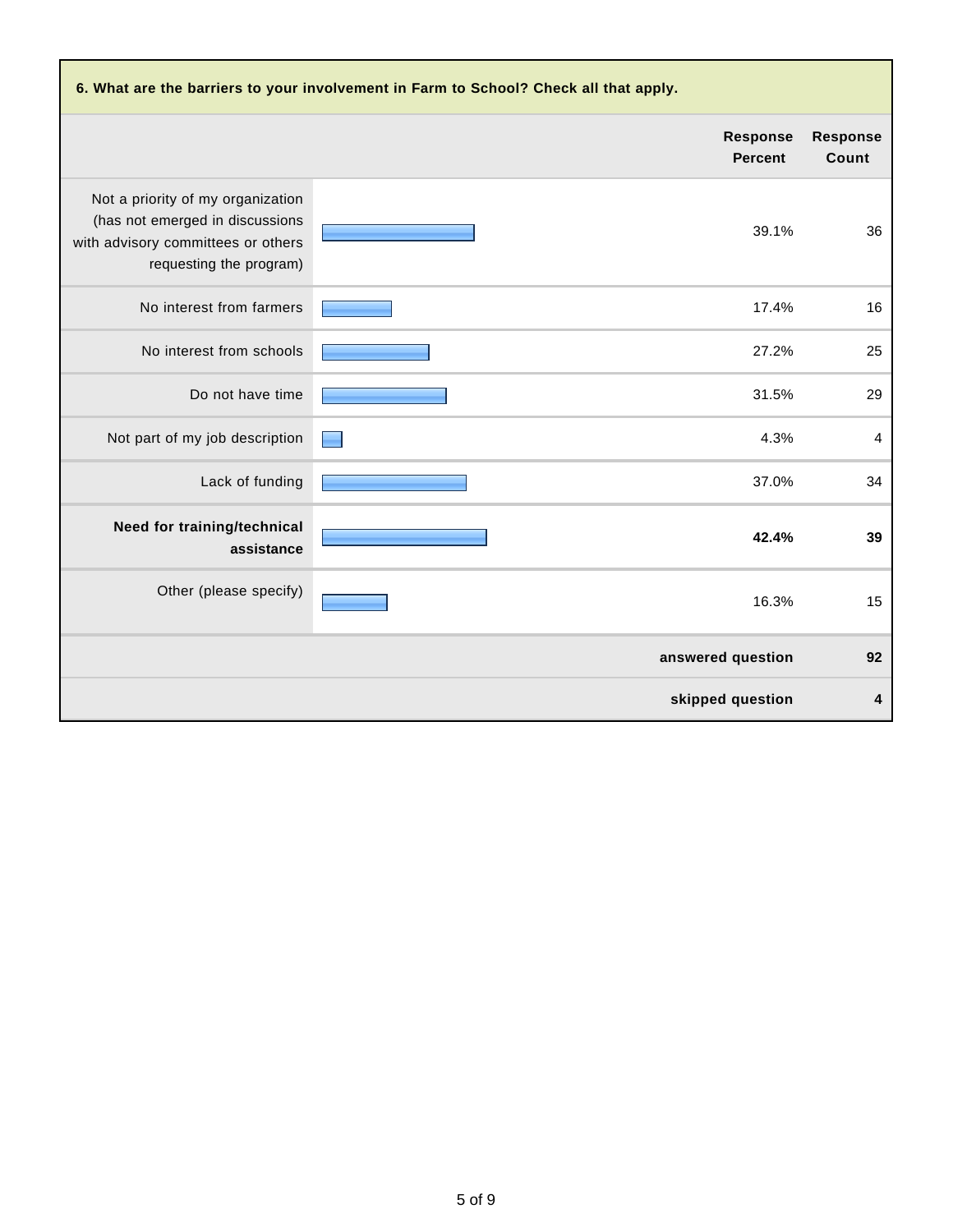| 7. What topic(s) would you like to learn more about? Please check all that apply. |                                   |                          |  |  |  |
|-----------------------------------------------------------------------------------|-----------------------------------|--------------------------|--|--|--|
|                                                                                   | <b>Response</b><br><b>Percent</b> | <b>Response</b><br>Count |  |  |  |
| How school food works/K-12 food<br>system requirements                            | 49.4%                             | 41                       |  |  |  |
| Models for local food procurement                                                 | 42.2%                             | 35                       |  |  |  |
| Farm to School cross marketing<br>opportunities                                   | 41.0%                             | 34                       |  |  |  |
| <b>Connecting Farm to School with</b><br>curriculum                               | 51.8%                             | 43                       |  |  |  |
| Creating educational farm field trips                                             | 44.6%                             | 37                       |  |  |  |
| Local food cooking/tastings in<br>schools                                         | 28.9%                             | 24                       |  |  |  |
| Starting or sustaining a school<br>garden                                         | 34.9%                             | 29                       |  |  |  |
| Evaluation and documentation/How<br>to capture program impact                     | 31.3%                             | 26                       |  |  |  |
| Other (please specify)                                                            | 0.0%                              | 0                        |  |  |  |
|                                                                                   | answered question                 | 83                       |  |  |  |
|                                                                                   | skipped question                  | 13                       |  |  |  |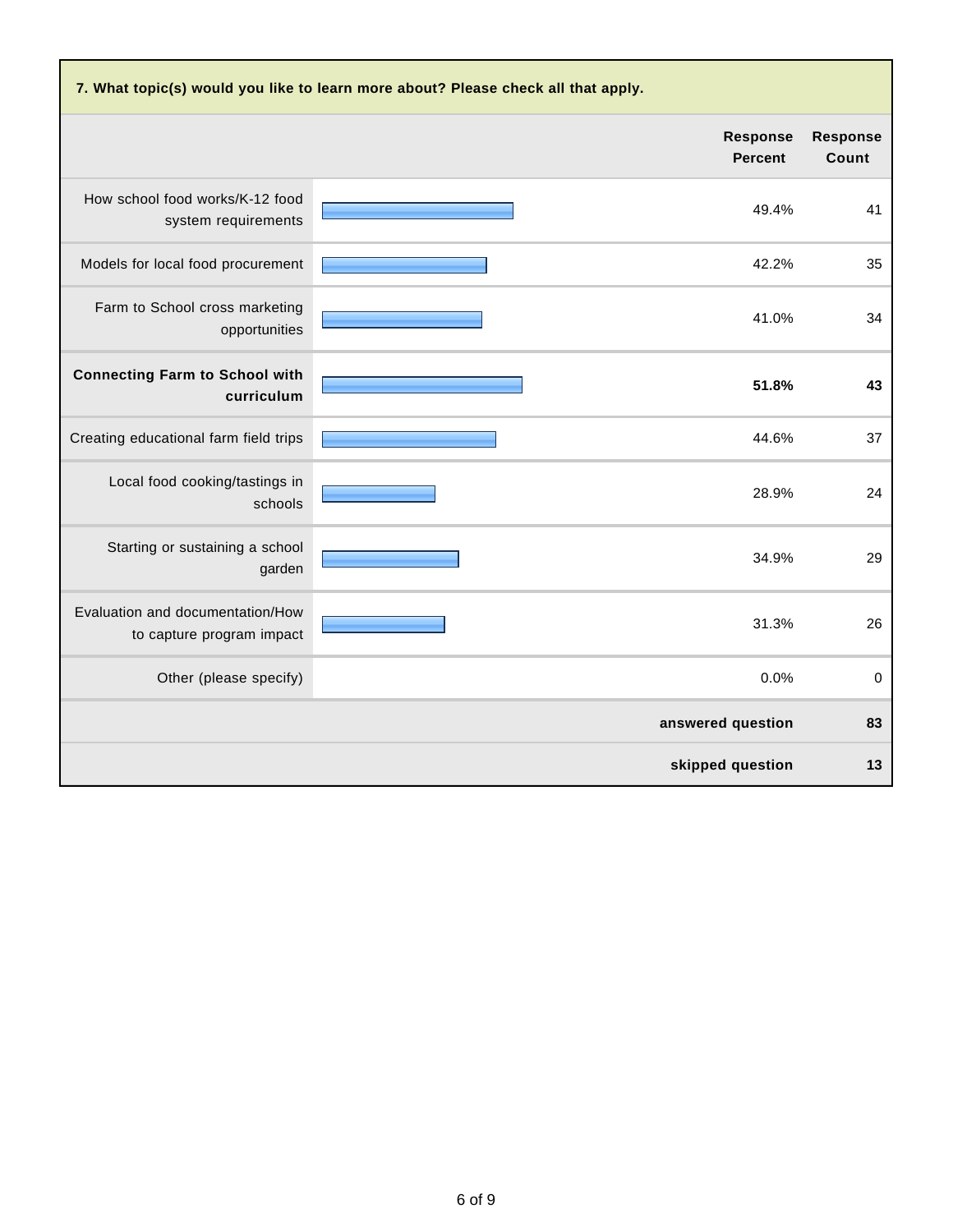**8. What resources would be most helpful to you for a successful Farm to School Program? Please check all that apply.**

| Response<br>Count | <b>Response</b><br><b>Percent</b> |   |                                          |
|-------------------|-----------------------------------|---|------------------------------------------|
| 56                | 65.9%                             |   | Workshops                                |
| 42                | 49.4%                             |   | Guides/Toolkits                          |
| 31                | 36.5%                             |   | <b>DVDs</b>                              |
| 35                | 41.2%                             |   | Handouts                                 |
| 49                | 57.6%                             |   | Curriculum                               |
| 27                | 31.8%                             |   | Case studies                             |
| 44                | 51.8%                             |   | Networking and/or attend a<br>conference |
| $\mathbf{1}$      | 1.2%                              | I | Other (please specify)                   |
| 85                | answered question                 |   |                                          |
| 11                | skipped question                  |   |                                          |

| 9. How many years have you worked with Cooperative Extension? |                            |                          |  |  |
|---------------------------------------------------------------|----------------------------|--------------------------|--|--|
|                                                               | Response<br><b>Percent</b> | <b>Response</b><br>Count |  |  |
| 0-5 years                                                     | 28.0%                      | 26                       |  |  |
| 6-10 years                                                    | 17.2%                      | 16                       |  |  |
| 11-15 years                                                   | 14.0%                      | 13                       |  |  |
| More than 15 years                                            | 40.9%                      | 38                       |  |  |
|                                                               | answered question          | 93                       |  |  |
|                                                               | skipped question           | 3                        |  |  |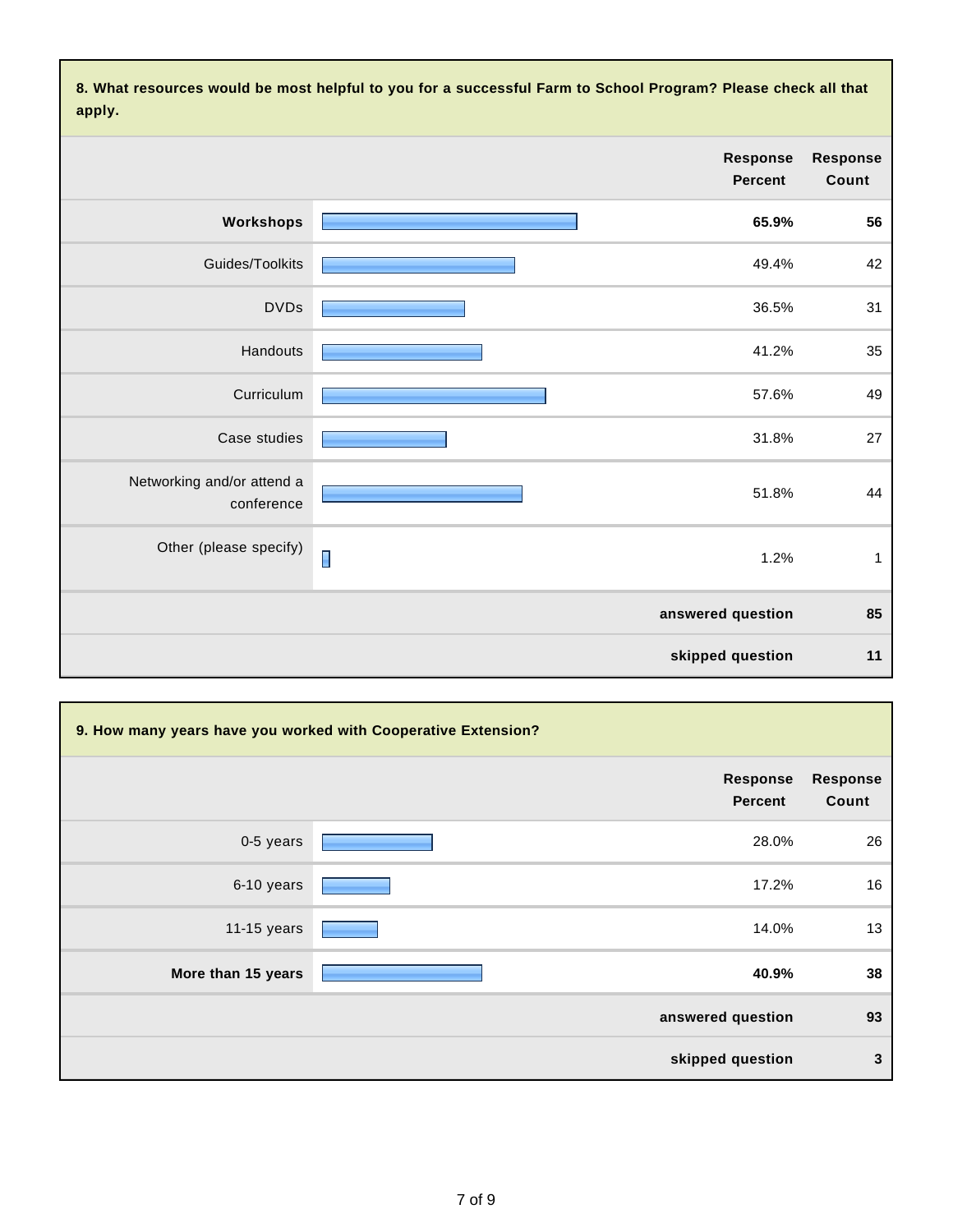| 10. Please select the type of community in which you work. |  |                            |                          |  |
|------------------------------------------------------------|--|----------------------------|--------------------------|--|
|                                                            |  | Response<br><b>Percent</b> | <b>Response</b><br>Count |  |
| Rural                                                      |  | 64.5%                      | 60                       |  |
| Suburban                                                   |  | 20.4%                      | 19                       |  |
| Urban                                                      |  | 15.1%                      | 14                       |  |
|                                                            |  | answered question          | 93                       |  |
|                                                            |  | skipped question           | 3                        |  |

| 11. Please answer the following questions.                                                                                                            |            |                   |                          |  |
|-------------------------------------------------------------------------------------------------------------------------------------------------------|------------|-------------------|--------------------------|--|
|                                                                                                                                                       | <b>Yes</b> | <b>No</b>         | <b>Response</b><br>Count |  |
| Would you like to receive<br>information about the National<br>Farm to School Network? (If yes,<br>please provide your contact<br>information below.) | 61.8% (55) | 38.2% (34)        | 89                       |  |
| Would you like to be included in the<br>drawing for local food gift bag.                                                                              | 48.8% (40) | 51.2% (42)        | 82                       |  |
|                                                                                                                                                       |            | answered question | 89                       |  |
|                                                                                                                                                       |            | skipped question  | $\overline{7}$           |  |